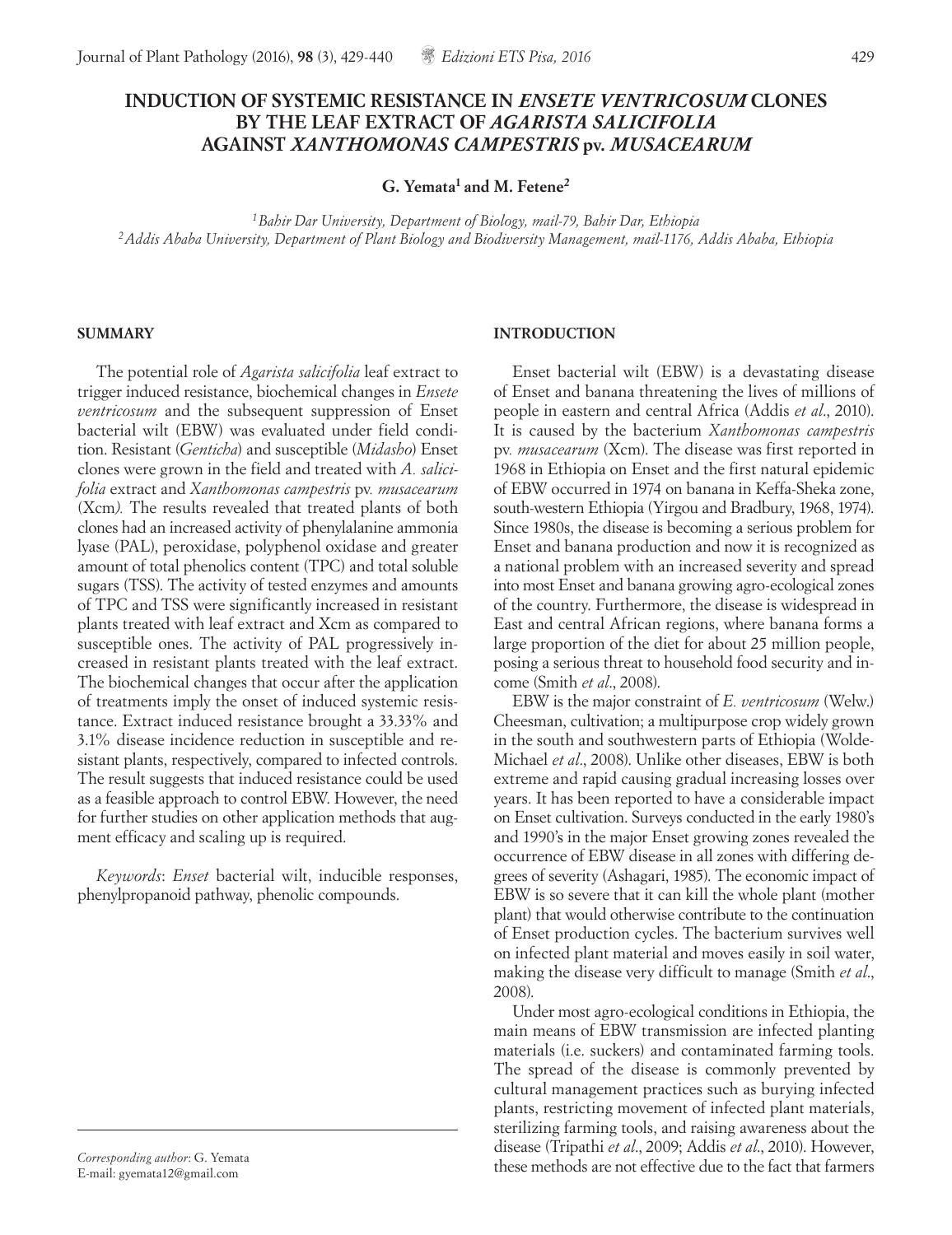are inconsistent and reluctant to employ labor-intensive disease control measures (Tripathi *et al*., 2009). Moreover, there is no commercial bactericide available to date that effectively controls the infection (Smith *et al*., 2008; Seleim *et al*., 2011). Considering all these, there is an imperative need for additional approaches of controlling the disease, and thus, induced resistance delivers the promise of durable, broad-spectrum disease control using the plant's own natural immune system.

In addition to pre-existing defense barriers to pathogens, plants possess an inducible immune system that controls the activation of defence mechanisms after recognition of a pathogen. Induced resistance is a physiological "state of enhanced defensive capacity'' elicited by specific environmental stimuli, whereby the plant's innate defenses are potentiated against subsequent biotic challenges (Vallad and Goodman, 2004). It is a novel technology in the management of plant diseases and in practicing it, plant defenses are preconditioned by prior treatment that results in resistance against subsequent challenge by a pathogen (Vallad and Goodman, 2004). Induced resistance offers the prospect of durable, broad-spectrum, eco-friendly and cost-effective disease controlling approach using the plant's own resistance (Abd El-Rahman *et al*., 2012; Jadesha *et al*., 2012). It also increases the ability of susceptible plants to withstand pathogens in a non-genetic way (Ma and Cui, 2002).

Induced resistance can be provoked with the aid of biotic and abiotic agents. These agents are capable of mimicking the perception of a pathogen by a plant, thereby triggering induction of a sophisticated defense response in plants (Mandal, 2010). They bind to specific receptors of the plant and trigger a signaling cascade that eventually results in biochemical and mechanical defenses (Mandal, 2010). One often used method is the application of plant extracts as natural plant protection products. Plant extracts act directly on the pathogen and/or indirectly induce the host plant natural immune system (Ahmad *et al*., 2010). Therefore, the aim of this study was to activate the natural immune system of *E. ventricosum* using crude leaf extract, investigate the biochemical changes in the plant and evaluate EBW disease suppressive capacity of induced resistance under field condition.

## **MATERIALS AND METHODS**

**Enset clones.** The Enset clones used in this study were selected based on research reports about their sensitivity to Xcm and the preference of Enset growing farmers in terms of quantity and quality of products such as *Bulla*, *Kocho* and *Amicho*. Accordingly, *Genticha* is known as resistant/ tolerant and *Midasho* as susceptible clones (Wolde-Michael *et al*., 2008). One Xcm strain was used throughout the experiment. The strain was isolated from infected Enset in Sidama zone where the study was conducted. This zone

was selected as a source of Enset clones and Xcm strain because of the presence of high natural epidemic of Enset bacterial wilt and of more virulent Xcm isolates, as reported by Handoro and Wolde-Michael (2007).

**Growing conditions.** The field experiment was conducted on an area of  $1224 \text{ m}^2$ , partitioned into three blocks, each consisting of six, 6m×6m (36m2 ) plots. There were 2m and 3m spacing between blocks and plots, respectively. One year old and approximately equal sized Enset suckers of the clones under study (*Ganticha* and *Midasho*) were bought from farmers and transplanted at the beginning of the rainy season. Each Enset clone was randomly assigned to each plot in a completely randomized block design in three replications. Nine individual Enset suckers were transplanted in each plot. After two weeks, equal amount of undecayed cattle manure was added around each Enset sucker. Enset management techniques such as tilling and weeding commonly practiced by the Enset farmers were carried out as needed.

**Leaf extract preparation.** Fresh leaves of *Agarista salicifolia* (Com.ex Lamb.) G. Don (Ericaceae) was collected from Amaro district, southern Ethiopia. The species was selected on the basis of follow-up of antimicrobial activity reports and traditional use of the plant against diseases (Fabricant and Farnsworth, 2001). It is a tree that grows on steep, rocky slopes in *Juniperus-Erica* scrub, open grassland with *Combretum*, *Protea*, *Erica* and *Helichrysum*, bamboo forest, evergreen forest relict in valleys at altitude ranging 2050-2900 m above sea level (a.s.l.). It is found widespread in Africa (Hedberg and Hedberg, 2003). The leaf samples were collected from a tree grown at 2131 m a.s.l. The leaf of this species is traditionally used to treat gastrointestinal diseases such as diarrhea in humans (Shangal *et al*., 2008). The bark and the root are used to treat sores (external boil) and toothache, respectively (Shangal *et al*., 2008). The shoot is also used to treat cattle disease such as Babesiosis (Andarge *et al*., 2015). Specimen of the species was freshly pressed, mounted and identified by experts in the National Herbarium, Department of Plant Biology and Biodiversity Management, Addis Ababa University. A voucher specimen of the species has been made available in the National Herbarium.

The leaves were dried under shade at room temperature and ground to fine powder using mechanical grinder. Extraction was carried out using maceration method. Leaf powder and the solvent (methanol) were added into conical flasks in the ratio of  $1:10 \text{ (w/v)}$ . The flasks were tightly closed and shaken for 72h using orbital shaker at a speed of 250rpm under room temperature. The extract was filtered first by four layer of cheese cloth and cotton followed by Whatman's No.1 filter paper. The extract was dried and concentrated by evaporating methanol using rotary evaporator. The antibacterial activity the leaf extract was tested using disc diffusion method and minimum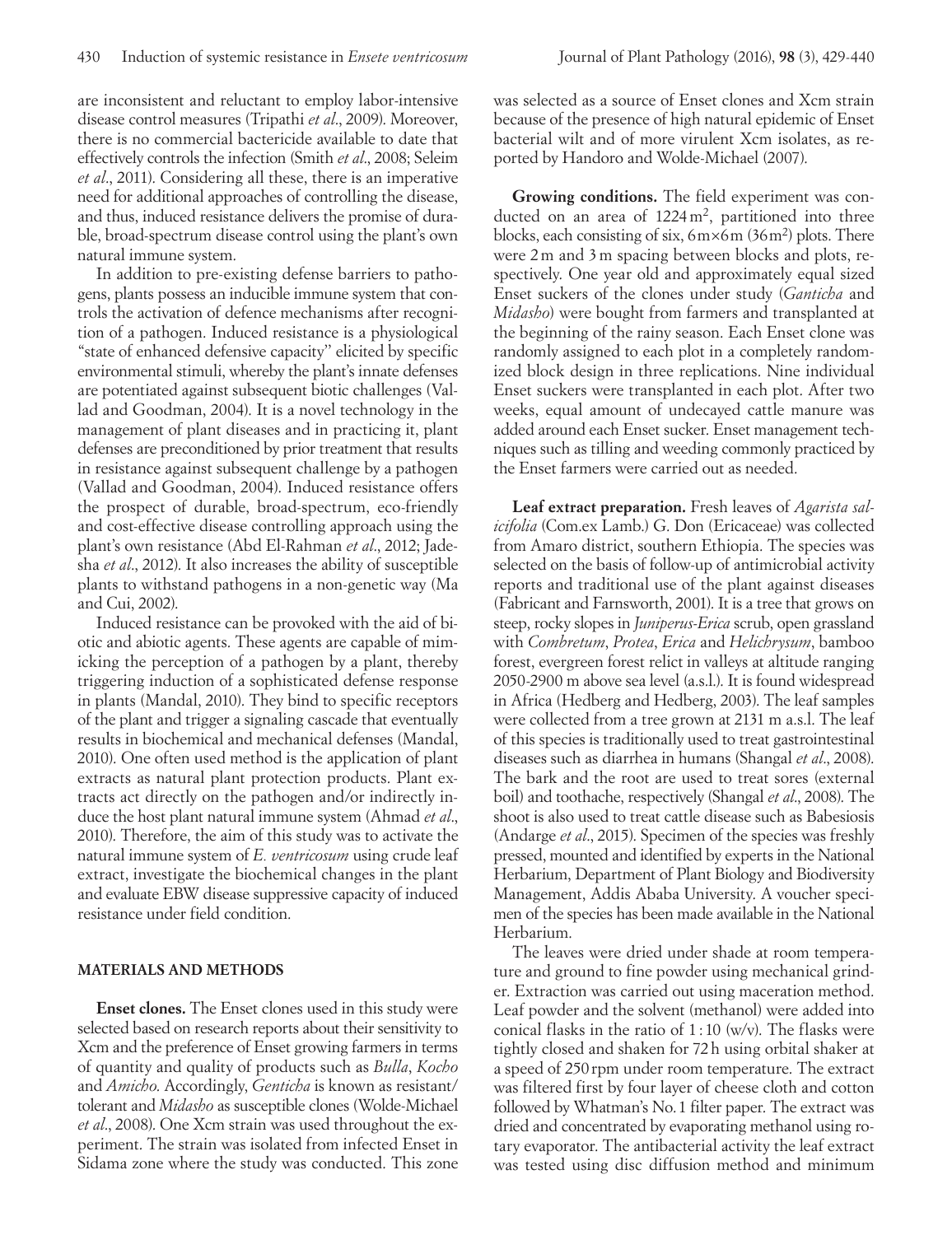inhibitory concentration (MIC) of the extract was determined using agar dilution method. The leaf extract of *A. salicifolia* exhibited high potency and low MIC value. Thus, the MIC value (12.5mg/ml) was used to induce defense responses in *E. ventricosum* in the field experiment (data not shown). Methanol was used as a solvent.

**Xcm isolation and identification.** The Xcm strain was isolated from infected Enset pseudostem samples obtained from the study area. The samples were cut into smaller pieces using sterile scalpel. The pieces were surface disinfected by dipping in 5% sodium hypochlorite solution for one min and immediately immersed in distilled water three times to remove the disinfectant. Then after, the cut pieces were placed in a test tube containing 5ml of distilled water and allowed to stand for 5min until the bacterial population diffuses out of the cut tissue into the distilled water. Serial dilutions of the bacterial suspension were prepared and loopful of the dilutions (10−2 and 10−3) were streaked to sterilized semi-selective growth medium composed of yeast extract (10 g  $l^{-1}$ ), peptone (10 g  $l^{-1}$ ), sucrose (10 g l<sup>-1</sup>), agar (15 g l<sup>-1</sup>), cephalexin (50 mg l<sup>-1</sup>) and amphotericin (150mg l−1) (Tripathi *et al*., 2007). The streaked Petri dishes were incubated in an inverted position at 28°C for 72h. Sub-culturing was carried out by taking loopful of the bacterium directly from separate and uniform colonies in growth plates. Identification was made based on colony characteristics. Accordingly, yellowish, mucoid and circular colonies were identified as Xcm. The identity of the pathogen was confirmed by pathogenicity test. Culture collection of the Xcm strain is available at Ethiopian Institute of Biodiversity.

**Pathogenicity test.** Plastic buckets filled with soil, sand and manure in the ratio of  $2:1:1$  were prepared in the glasshouse and suckers of a susceptible Enset clone were transplanted. After establishment, individual Enset plants were inoculated with 10ml of Xcm suspension adjusted to  $1.5 \times 10^8$  CFU/ml (0.5 McFarland standard) at the base of midrib in three replications. The negative control was inoculated with the same amount of distilled water using syringes with metal needle. A week after inoculation, symptom development was monitored for every other day. Yellowing of the inoculated leaf was seen after three weeks. Pseudostem of the infected plants was taken and the bacterium was re-isolated using the standard isolation procedure.

**Xcm inoculum preparation**. Xcm inoculum was prepared from 72 h old bacteria grown in yeast extract (1%), peptone  $(1\%)$ , sucrose  $(1\%)$  and agar  $(1.5\%)$  medium (YPSA). The upper surfaces of several isolated (pure) colonies were swabbed with cotton swab and dissolved in distilled water in a test tube. The content of the test tube was thoroughly shaken until a homogenous suspension was formed. The absorbance of the bacterial suspension

was measured with a spectrophotometer (NV202, Sunny) at 600nm and adjusted to 0.132 which is equivalent to the density of 0.5 McFarland standards (Sutton, 2011). The bacterial population at 0.5 McFarland standards is approximately equal to  $1.5 \times 10^8$  CFU/ml. Xcm was preserved in Petri dishes for short term (one month) storage and in slant cultures for relatively long period (two months) at 4°C. In both cases, Xcm was grown on YPSA growth medium.

**Application of treatments.** The treatments were applied after one year from transplanting. In each block, there were six plots; three for each Enset clone. The treatments were assigned randomly in plots. All plants grown in a plot received the respective treatments. The three treatments were: 1) Enset plants inoculated with 10ml of Xcm suspension adjusted to 1.5×108 CFU/ml. Xcm inoculated plants were taken as infected controls (positive controls); 2) Enset plants treated with 10ml of 12.5mg/ml *A. salicifolia* crude leaf extract dissolved in methanol. The value 12.5mg/ml was the minimum inhibitory concentration of the leaf extract. Plants pretreated with the leaf extract were inoculated with Xcm suspension after 30 days when symptoms of infected control plants fully develop. Both inoculants were thoroughly shaken before inoculation; 3) Enset plants treated with 10ml of methanol, the solvent of the leaf extract, were taken as the controls (negative controls) of the experiment. All treatments were applied at the base of the newly expanding youngest leaf using mid vein injection method. One leaf/plant was treated with the corresponding treatments throughout the experiment. Separate 5ml capacity hypodermic syringes with metal needles were used for the application of the three treatments. To protect transmission of the pathogen, separate management tools were used for each treatment after inoculation.

**Leaf sample collection.** Leaf samples were collected from plants grown under each treatment to study the induction of secondary metabolism after the application of treatments. Leaf discs approximately equal to 10cm×10cm in size were collected from the third leaf, different from treated leaf, from the top at 0, 24, 48, 72, 96 and 120h after treatment application. The midrib was not included during sampling. The leaf discs were taken from three to five randomly selected plants in each plot. The leaf samples were stored in liquid nitrogen and transported to Addis Ababa University. The leaf discs of each clone were sorted by blocks and treatments, and further cut into small pieces. The leaf pieces of each treatment were homogenized block wise and used for biochemical analysis separately. All assays were performed independently a minimum of two times for each Enset clone, replication (block), treatment and sample collection period. Similar trends were observed between replicate samples under trail times during each bioassay.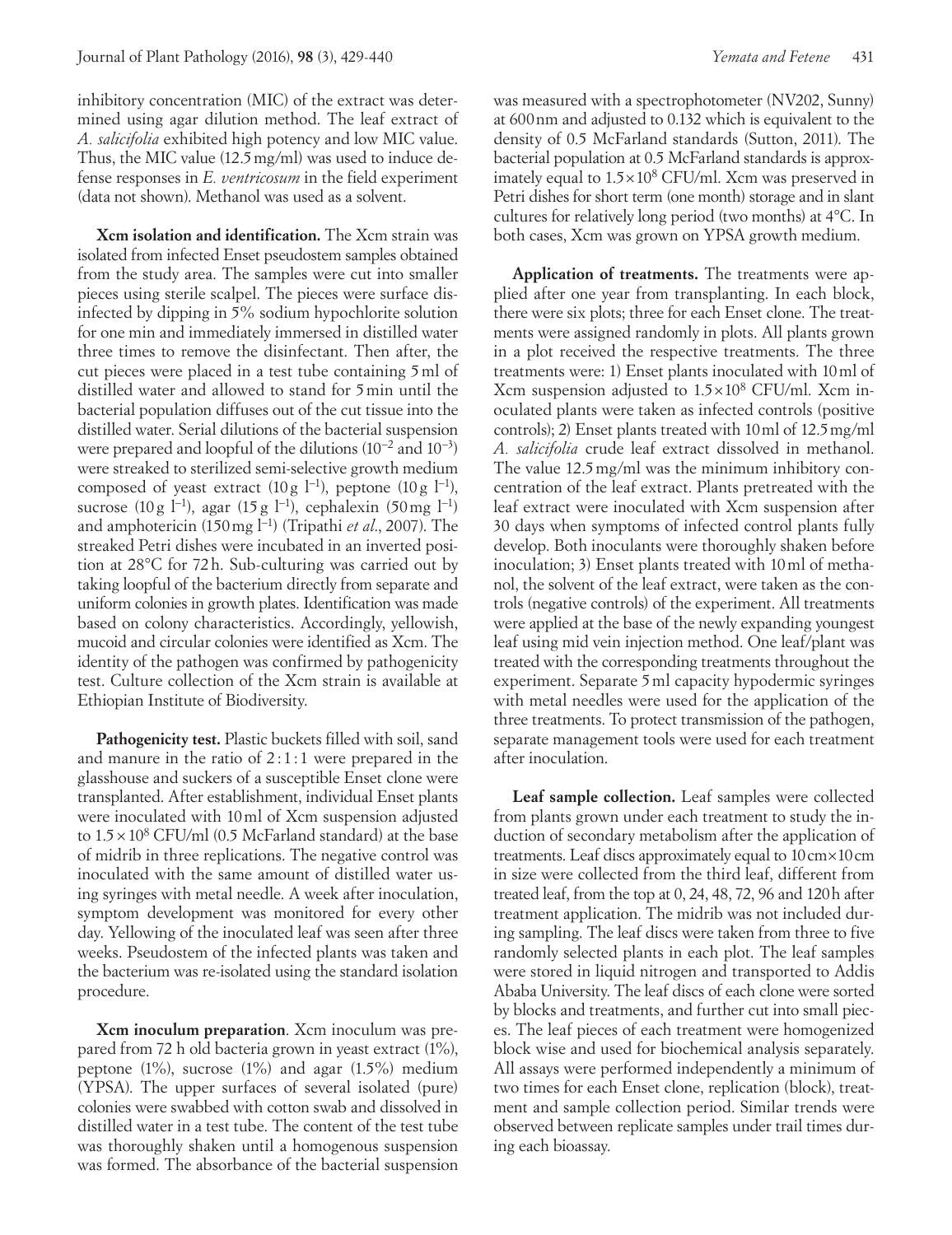**Assay for the detection of phenylalanine ammonia lyase (PAL).** The activity of PAL was estimated according to Dickerson *et al.* (1984) as described in Eisa *et al*. (2013). One gram (1g) of leaf sample from each treatment was crushed and homogenized in 10ml of borate buffer (pH8.8) using pre-chilled mortar and pestle. This was carried out in the presence of 0.4ml of 5mM mercaptoethanol l−1. The homogenate was centrifuged at 12,000rpm at 4°C for 10min and the supernatant was collected and used as an enzyme extract.

An aliquot (0.2ml) of enzyme extract was transferred into a separate tube containing 2.5ml of borate buffer and 1ml of 0.1mM L-phenylalanine (pH8.8). This was done for each treatment and clone for every sampling time. The mixture was incubated for 30 min at  $32 \pm 2$ °C. Enzyme reaction was stopped by the addition of 0.5ml of 2N HCl. Enzyme extract (0.2ml) along with 0.5ml of borate buffer, 1.3ml of distilled water, 0.5ml of 2N HCl and 1ml of L-phenylalanine were added into a test tube in sequence and used as a blank. The PAL activity was determined from the production of cinnamate (Qin and Tian, 2005) and absorbance was measured at 290 nm with a spectrophotometer. The amount of cinnamic acid produced was determined from cinnamic acid calibration curve and PAL activity was expressed as µmoles of cinnamic acid produced g−1 of fresh weight.

**Peroxidase assay.** In the presence of hydrogen donor, pyrogallol peroxidase converts  $H_2O_2$  to  $H_2O$  and  $O_2$ . The oxidation of pyrogallol to a coloured product called purpurogalli can be followed spectrophotometrically at 470nm. One gram of Enset leaf sample was weighed and crushed in pre-chilled (cooled) mortar and pestle in the presence of 0.1M sodium phosphate buffer (pH7) in the ratio of 1:4 (w/v). The extract was allowed to pass through a funnel and the filtrate was centrifuged at 4000 rpm for 20min. The supernatant was used for estimation of peroxidase activity.

Two sets of tests were run representing the experimental test and the control. To all the test tubes of the two sets, 2.5ml of sodium phosphate buffer (pH7) and 0.2ml of the enzyme extract were added. To the experimental set, 0.2ml of 0.05M pyrogallol solution was added and mixed. Then 0.1 ml of  $1\%$   $H_2O_2$  was added to all the test tubes. Contents were mixed thoroughly and left at room temperature for 20min. A solution consisted of 0.2ml of distilled water, 2.5ml of phosphate buffer (pH7) and 0.1 ml of  $1\%$  H<sub>2</sub>O<sub>2</sub> was used as a blank.

Absorbance of the experimental and control tests was measured at 470nm using a spectrophotometer (NV202, Sunny). Each measurement was replicated three times to ensure maximum conformity of results. Optical density (OD) of all the tests was taken against the blank. Peroxidase activity was estimated according to Anjum *et al*. (2012) using the formula as follows:

Units mg<sup>-1</sup> fresh wt. =  $\frac{O.D \text{ of test} - O.D \text{ of control}}{O.D \text{ of control} \cdot \text{mg of plant sample}}$ 

Peroxidase activity was expressed in terms of absorbance changes min−1 g−1 of leaf sample.

**Polyphenol oxidase assay.** Polyphenol oxidase activity was determined according to the method described by Esterbauer *et al*. (1977). Using a pre-chilled mortar and pestle, 0.5gram of leaf sample was homogenized in 2ml of the extracting solvent containing 50mM Tris-HCl (pH7.2), 0.4M sorbitol and 10mM NaCl in the ratio of 3:1:1. The homogenate was centrifuged at 2000 rpm for 10 min at 4°C and the supernatant was used for the assay.

An aliquot of 2.5ml of phosphate buffer and 0.3ml of catechol solution and 0.2ml of enzyme extract were added in a cuvette and the absorbance of the mixture was measured at 495 nm using a spectrophotometer. Change in absorbance was recorded every 30 seconds interval for 3 min. However, absorbance was nearly stable approximately after 2min. One unit of polyphenol oxidase is defined as the amount of enzyme that transforms one μmole of dihydrophenol to one μmole of quinone per min. The activity of polyphenol oxidase was calculated using the formula:

Enzyme unit in the sample= $K \times (\Delta A / min)$ 

where, K for catechol oxidase (polyphenol oxidase)  $=0.272$ .

**Estimation of total phenolics content.** Enset leaf sample (1 g) from each treatment was homogenized in a mortar and pestle in 10ml of 80% methanol (w/v). The homogenate was filtered in a funnel and centrifuged at 10,000rpm for 10min. The supernatant was used for total phenolics content determination. A 0.2ml aliquot of the supernatant was taken and diluted to 3ml with distilled water. Consecutively, 0.25ml of Folin Ciocalteau reagent was added. After 3min, 1ml of 20% (w/v) sodium carbonate was added and thoroughly mixed. The tubes were placed in boiling water for 1min and cooled.

A blue color was developed in each test tube because the phenols undergo a complex redox reaction with phosphomolibdic acid in Folin Ciocalteau reagent in alkaline medium. This blue colored complex was molybdenum blue. The absorbance was measured at 650 nm against a reagent blank using a spectrophotometer (NV202 Spectrophotometer, Sunny). The blank was composed of 3ml of distilled water, 0.25ml of Folin Ciocalteau and 1ml of 20% sodium carbonate. The absorbance of the blank was subtracted from each reading. Catechol was used to prepare the standard calibration curve from which the amount of total phenols in the samples was calculated. The amount of total phenols was expressed in mg catechol equivalent of phenol/g of leaf sample (Zieslin and Ben-Zaken, 1993).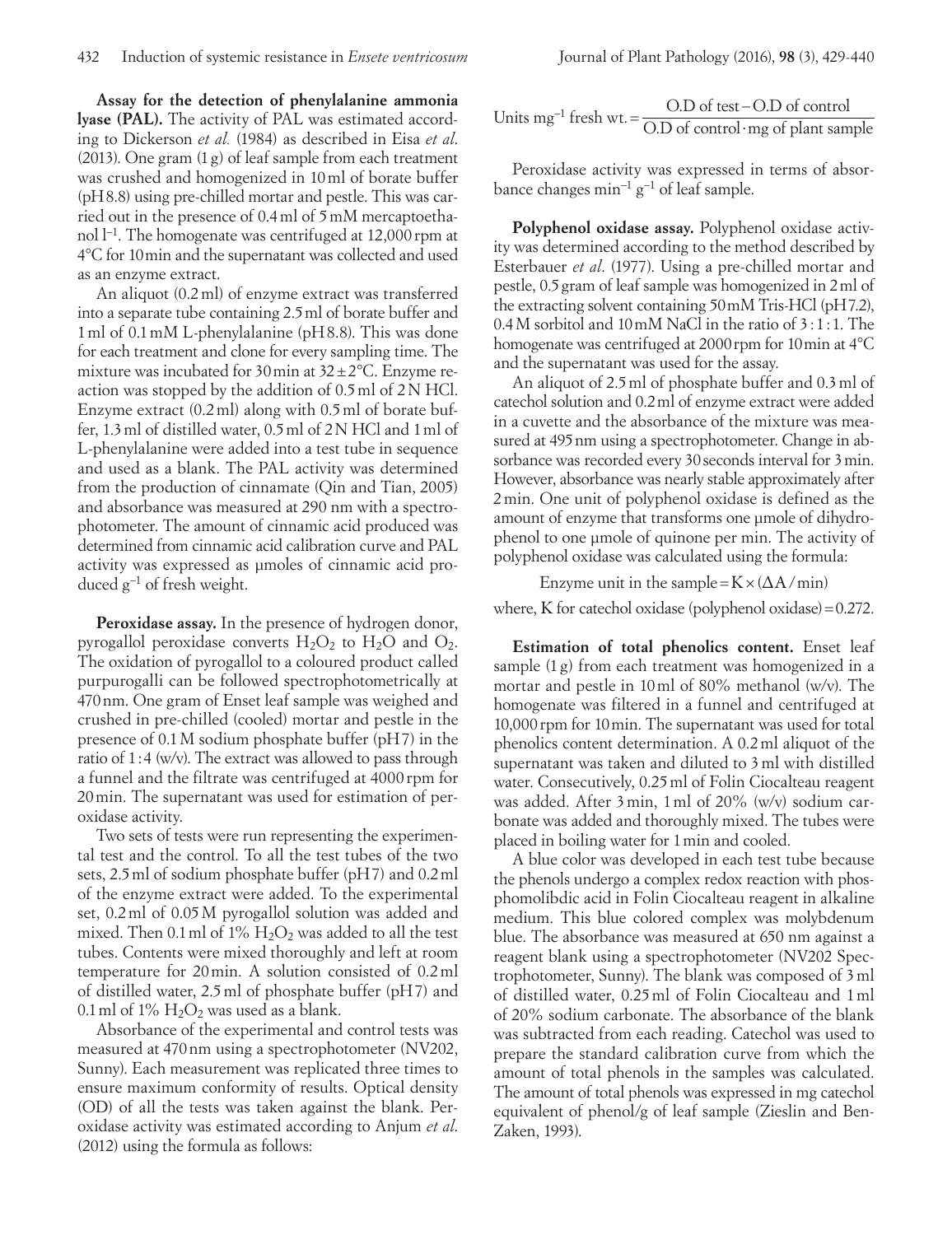**Estimation of total soluble sugars.** The amount of total soluble sugars was estimated using phenol-sulfuric acid method as mentioned in Nielsen (2010). Freeze dried Enset leaf sample (0.5 g) was homogenized with 10ml of 80% ethanol as described in Salt *et al*. (1988). The solution was poured in a funnel and the filtrate was centrifuged at 2000 rpm for 20min. The supernatant was collected separately for each clone, treatment and sampling time. In a test tube, 0.1ml alcoholic leaf extract and 1ml of 2% phenol solution were added. This concentration of phenol solution was chosen due to the smallest difference in the absorbance readings among the three sugars (glucose, fructose and galactose). Moreover, measuring absorbance at 490nm with the use of 2% phenol in the sugar assay gives the closest match to the absorption coefficients of the three basic monomers without compromising the sensitivity of the assay (Chow and Landhausser, 2004). To the extract-phenol solution, 5ml of concentrated sulphuric acid was added. Each tube was gently agitated during the addition of the acid and allowed to stand in a water bath adjusted to 30°C for 20min.

The absorbance of the yellow orange color thus developed was measured at 490nm in a spectrophotometer. The blank was composed of all the constituents of the test without the enzyme extract. The amount of total soluble sugars was determined from a standard curve prepared by using known concentration of glucose followed by the addition of equal amounts of phenol solution and sulfuric acid. The amount of sugar was expressed as mg/g fresh weight of leaf tissue.

**Disease incidence.** Disease incidence (DI) was determined 4 months after treatment application. Nine plants were grown in each plot and each received the corresponding treatment. The numbers of dead plants in each plot and treatment were counted and recorded. DI was calculated separately for each treatment and clone under each plot and the average values were taken**.** 

Percentage of disease incidence was calculated according to Haggag and El-Gamal (2012) with little modification using the formula as follows:

Disease incidence  $(\%) = \frac{\text{number of dead plants} \times 100}{\text{total number of plants inoculated}}$ 

**Statistical analysis**. All data collected were subjected to analysis of variance using SPSS (Statistical Package for Social Sciences, version 20). This was done after carrying out test of homogeneity and normal distribution for each measured parameter. Means were compared by Tukey's Honestly Significant Difference (HSD) test at 95% confidence interval.

**PAL activity.** Analysis of variance revealed that the activity of PAL was quickly elevated in leaf extract induced and infected control plants (Fig. 1A, 1B). The enzyme activity measured at various time points after treatment application was significantly higher  $(P<0.01)$  in treated plants than untreated (0h) ones (Fig. 1A, 1B). The difference between treatments in each clone was also statistically significant  $(P<0.05)$ . In the resistant clone, induced plants showed an 8, 4.6, 3, 13 and 4.6 fold increments in PAL activity compared to controls at 24, 48, 72, 96 and 120h post treatment, respectively. On the other hand, infected control plants showed a 7, 3.6, 2.3, 10.6 and 2.4 fold increments compared to controls. In this study, the resistant clone treated with *A. salicifolia* leaf extract showed the highest PAL activity 120h followed by 96 and 72h post treatment (Fig. 1A). Similarly, induced plants of the susceptible clone exhibited 1.5, 1.7, 1.4, 4.2 and 4.4 fold increments in PAL activity compared to controls at 24, 48, 72, 96 and 120h post treatment, respectively, while infected control plants showed a 0, 1.3, 1.4, 3 and 2 fold increments in PAL activity compared to controls at similar

 $\overline{\mathbf{B}}$ 80 70 60 50  $40$ 30 20 10  $\boldsymbol{0}$ 24 48 72 96 120 144 Hours after treatment application **Fig. 1.** Time course activity of PAL in leaves of resistant **(**A**)** and susceptible **(**B**)** Enset clones inoculated with *X. campestris* pv. *musacearum* and treated with *A. salicifolia* leaf extract (12.5mg/ml) and methanol one year after transplanting. Val-

ues represent means of six replicates. Bars indicate mean  $\pm$  SE.

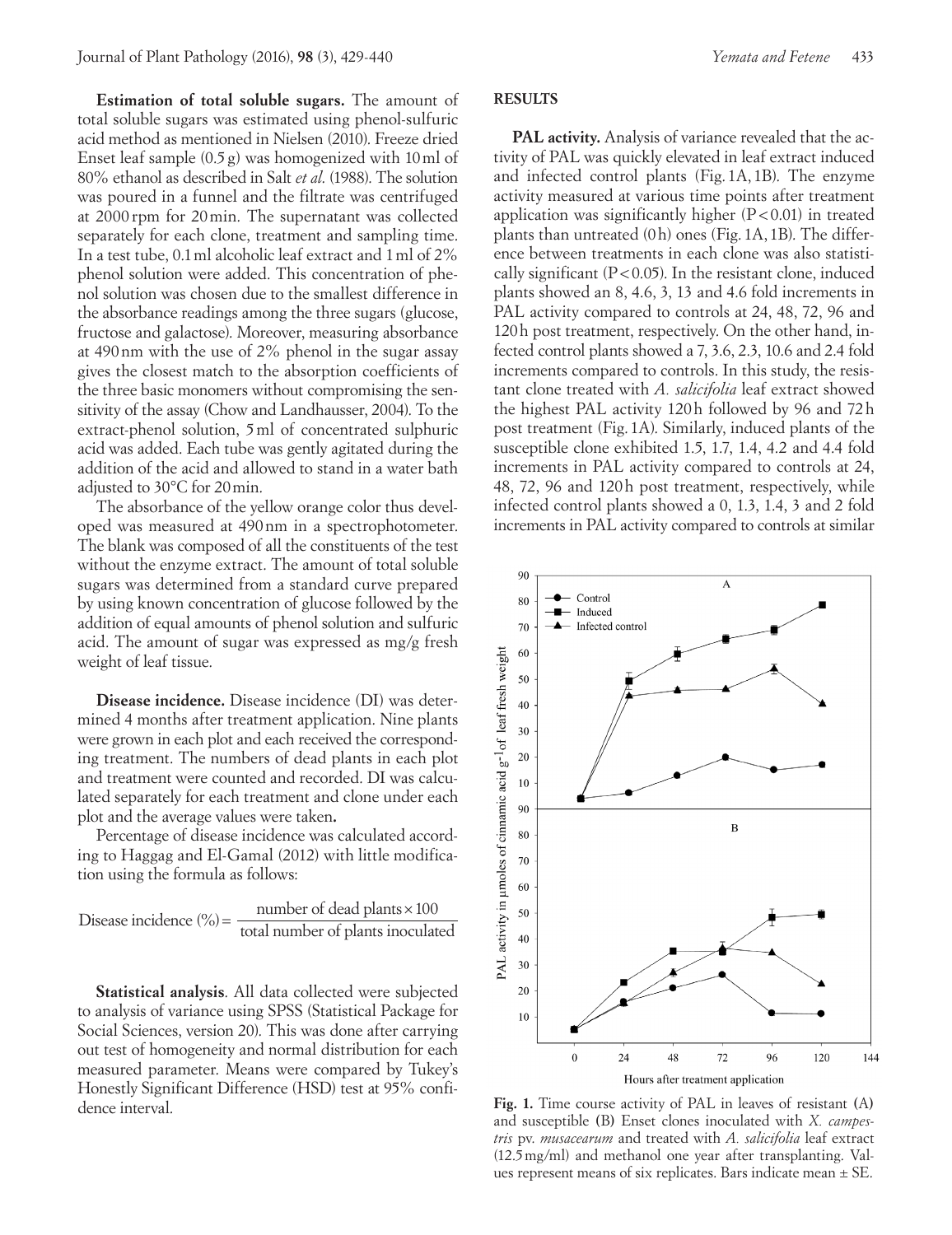sampling time. In this clone, the highest PAL activity was observed in leaf extract treated plants 120 and 96h after treatment application. The activity of PAL declined after 96h from treatment application in infected control plants of both clones (Fig. 1A, 1B). Higher PAL activity was recorded in induced plants of both clones compared to other treatments. Furthermore, PAL activity was increased progressively up to 120h post treatment (Fig.1A,1B). Induced and infected plants of the resistant clone had significantly (P<0.01) higher PAL activity than the corresponding plants of the susceptible clone (Fig.1A,1B).

**Peroxidase activity.** The Post Hoc test for multiple comparisons of treatments revealed that the activity of peroxidase in treated resistant/tolerant and susceptible plants was significantly  $(P<0.01)$  increased with respect to untreated plants (Fig. 2A, 2B). In the resistant clone, it showed a significant variation between treatments (Fig.2A). In control plants, peroxidase activity was boosted up 24h and increased linearly till 120h post treatment, but this activity of the enzyme was significantly lower than values of others treatments (Fig. 2A). Infected control plants of the resistant clone attained the highest peroxidase activity 72 and 48h post treatment followed by induced plants 96 and 120h after treatment application, respectively (Fig.2A). The differences between the aforementioned values were significant  $(P<0.01)$ . Peroxidase activity measurements at the remaining sampling periods showed statistically significant variation between treatments (Fig. 2A). In the susceptible clone, the activity of peroxidase in infected control plants was the highest at 48 and 72h post treatment and these values were significantly (P<0.01) different from the other measurements (Fig.2B). Besides, induced plants had also higher enzyme activity at 96 and 120h post treatment as compared to others treatments (Fig.2B).

Moreover, there were no significant differences between untreated plants of the resistant and susceptible Enset clones (Fig. 2A, 2B). When treated, the clones showed a significant variation in peroxidase activity between treatments. Under the control treatment, the resistant clone had significantly higher peroxidase activity than the susceptible one at 120h post treatment. In addition, induced plants of the resistant clone attained significantly higher peroxidase activity than the susceptible ones at 48 and 72h post treatment. Conversely, induced plants of the susceptible clone had significantly  $(P<0.01)$  higher activity than the resistant clone at 96 and 120 h after treatment application (Fig.2A,2B). In both Enset clones, peroxidase activity was elevated earlier and dropped lately in infected control plants than induced ones (Fig.2A,2B).

**Polyphenol oxidase activity.** The studied resistant and susceptible Enset clones showed an increased polyphenol oxidase activity post treatment with leaf extract, Xcm suspension and methanol (Fig. 3). The activity of the enzyme was significantly  $(P<0.05)$  higher in treated plants of the resistant clone 24, 48, 72, 96 and 120h after treatment application compared to untreated (0h) plants (Fig. 3A). The highest polyphenol oxidase activity was recorded 72 and 120h post treatment in induced and infected control plants of the resistant clone, respectively (Fig.3A). In the susceptible clone, the activity of the enzyme in induced plants was higher than untreated (0h) ones at 24, 48 and 96h post treatment (Fig. 3B). However, significant differences were observed between induced and untreated plants 96h after treatment application. The activity of the enzyme drastically declined 96h post treatment in infected control plants of the susceptible clone (Fig.3B). The activity of polyphenol oxidase in induced plants of the resistant and susceptible clones showed an increasing trend up to 72 and 96h post treatment, respectively (Fig. 3A, 3B). The activity then after declined. On the other hand, the activity of polyphenol oxidase under untreated condition was insignificantly different between the two Enset clones. Nonetheless, clear and significant  $(P<0.05)$  differences were observed between the two clones after the application of treatments.



**Fig. 2.** The activity of peroxidase enzyme in leaves of resistant (A) and susceptible (B) Enset clones treated with *X. campestris* pv*. musacearum*, *A. salicifolia* leaf extract (12.5mg/ml) and methanol one year after transplanting. Values represent means of six replicates. Bars indicate mean  $\pm$  SE.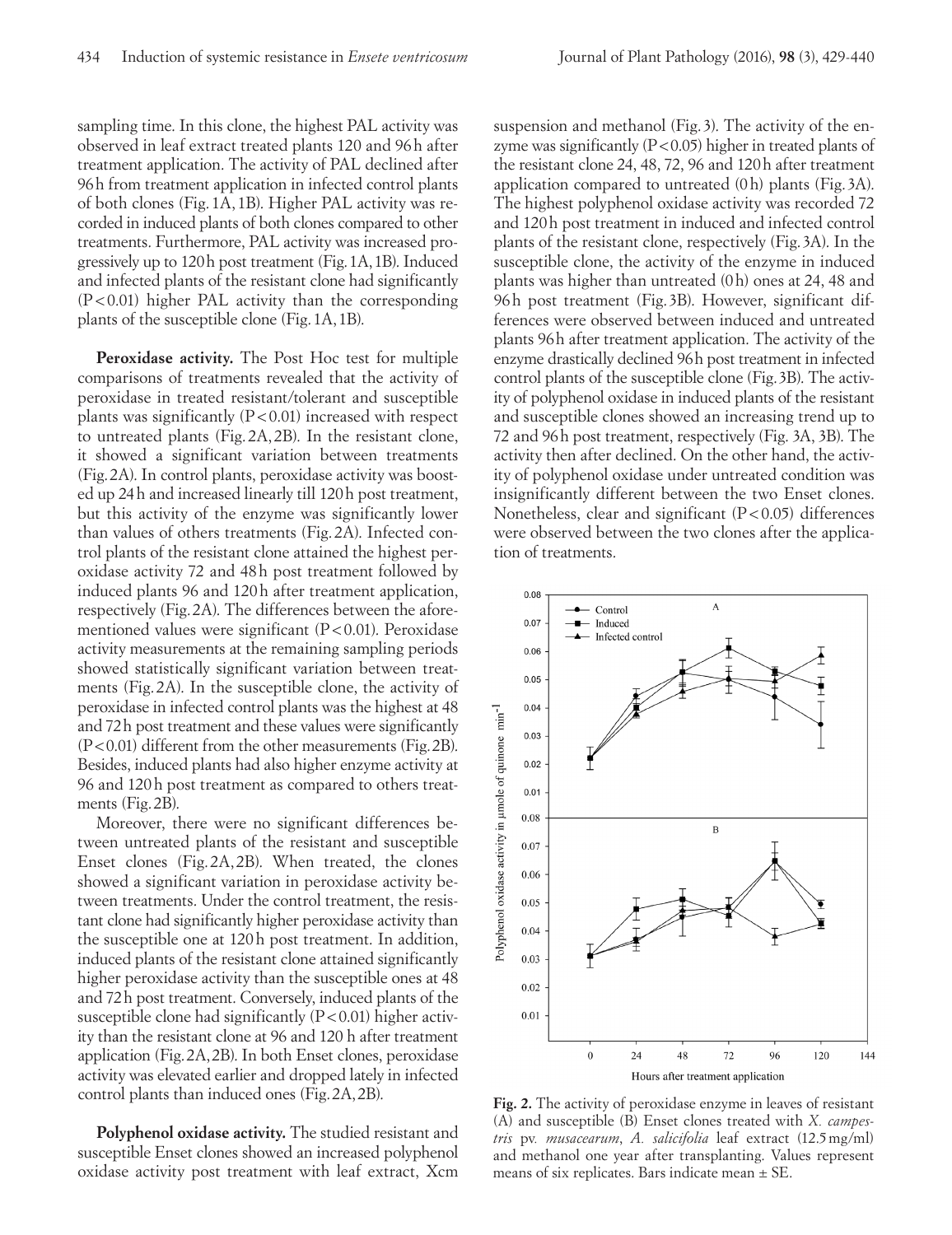



**Fig. 3.** Induction of polyphenol oxidase activity in leaves of resistant (A) and susceptible (B) Enset clones treated with *X. campestris* pv. *musacearum*, *A. salicifolia* leaf extract (12.5mg/ml) and methanol one year after transplanting. Values represent means of six replicates. Bars indicate mean ± SE.

**Total phenolics content.** Fig. 4 depicts that total phenolics content (TPC) of the study clones was significantly (P<0.05) higher in treated plants than untreated ones. Statistically significant differences were recorded in the amount of TPC between the different sampling periods within treatments in both clones. TPC showed an increasing trend in time (Fig. 4A, 4B). The highest TPC of the control treatments was recorded in plants of the resistant clone at 120h post treatment. From all the treatments, plants of the resistant clone inoculated with Xcm suspension produced the highest TPC and the maximum amount was recorded at 96 and 72h followed by induced plants 96h post treatment (Fig. 4A). These values of TPC were significantly higher than others treatments (Fig. 4A, 4B). Similarly, higher amount of TPC was produced by infected control plants of the susceptible clone as compared to other treatments within the clone (Fig.4B).

At 0h (untreated), the TPC difference between the two clones was not significant (Fig.4A,4B). Under the control treatment, plants of the susceptible clone had higher TPC than the resistant at 48 and 72h after treatment application (Fig.4A,4B). On the other hand, the TPC of infected control and induced plants of the resistant clone were significantly higher than the susceptible clone. The amount



**Fig. 4.** Changes in TPC in leaves of resistant (A) and susceptible (B) Enset clones treated with *X. campestris* pv. *musacearum*, *A. salicifolia* leaf extract (12.5mg/ml) and methanol one year after transplanting. Values represent means of six replicates. Bars indicate mean ± SE.

of TPC in the resistant clone was twofold greater than the susceptible (Fig.4A,4B). TPC content was drastically boosted up 24h post treatment and then increased slowly in infected control and induced plants of the resistant clone (Fig.4A).

**Total soluble sugars.** Unlike other measured parameters, the amount of total soluble sugar (TSS) showed a significant (P<0.01) difference between the two clones under untreated condition (Fig.5A,5B). The resistant clone had higher TSS than the susceptible clone at most sampling periods (Fig.5A,5B). Besides, resistant plants in the control treatment had significantly higher TSS in comparison to the susceptible and these plants achieved the successive maximum TSS values at 72, 96, 48 and 120h post treatment, respectively (Fig. 5A, 5B). Infected control plants of the resistant clone produced lower TSS than the other treatments 72, 96 and 120h after treatment application (Fig.5A). On the other hand, induced plants of the susceptible clone attained significantly higher TSS at 72, 96 and 120h post treatment than others treatments (Fig.5A,5B). Additionally, the chemical analysis result showed that the concentration of free proline under the various treatments in both Enset clones at all sampling periods was negligible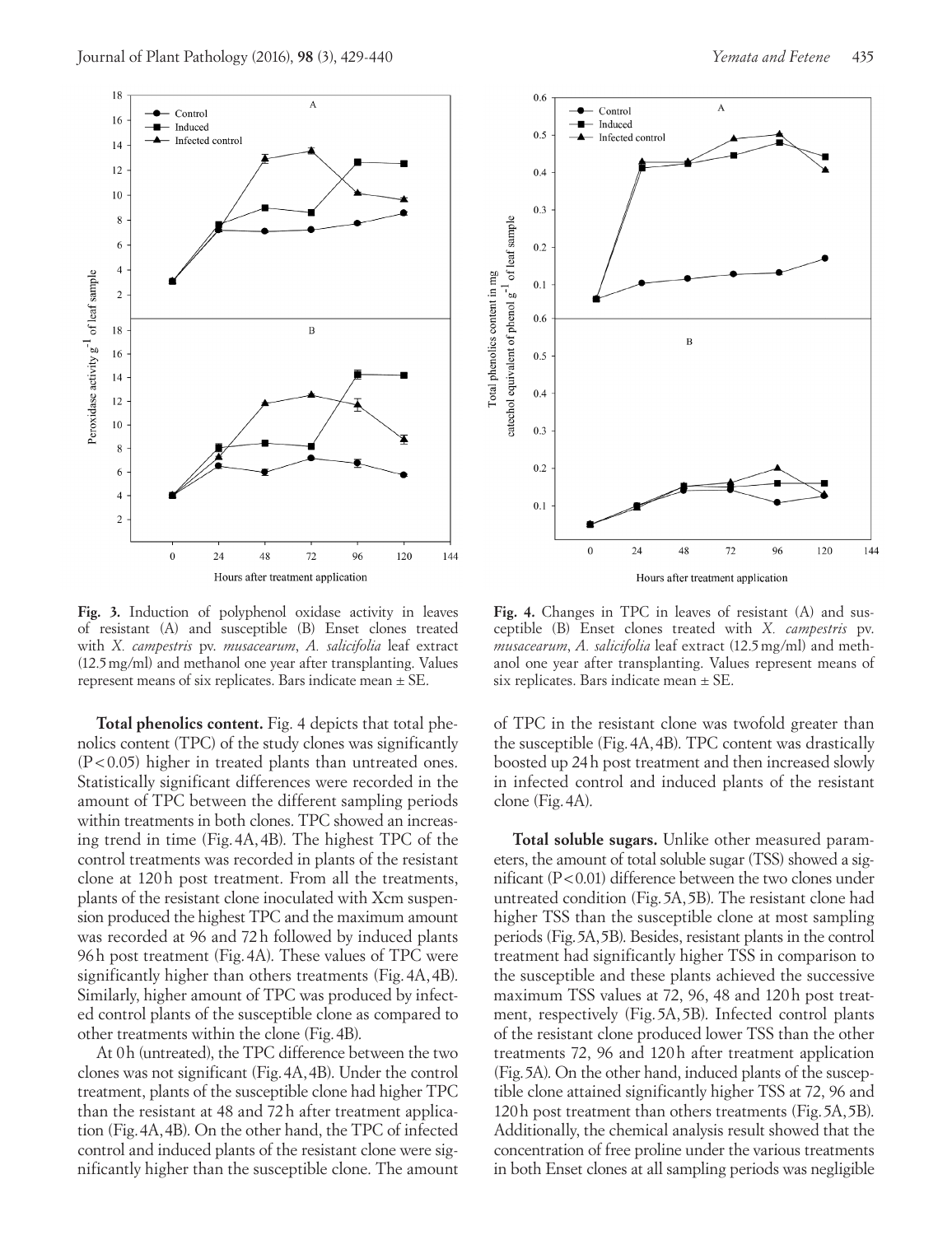

**Fig. 5.** Total soluble sugar content in *X. campestris* pv*. musacearum*, *A. salicifolia* leaf extract (12.5mg/ml) and methanol treated leaves of resistant (A) and susceptible (B) Enset clones. Values represent means of six replicates. Bars indicate mean ± standard error.

(data not shown). Overall, the performance of the resistant clone was better than that of the susceptible clone under most treatments.

The Pearson correlation analysis showed that a positive correlation exists between measured parameters (Table1). In the control plants of the resistant clone, the amount of TPC showed a significant positive correlation with PAL, peroxidase and polyphenol oxidase activities, and TSS (Table 1). In induced resistant plants, PAL activity had a significant positive correlation with peroxidase, TPC and polyphenol oxidase. The TPC of infected control plants had a significant positive correlation with PAL, peroxidase and polyphenol oxidase activities. Similarly, the amount of TSS of control plants of the susceptible clone had positive correlation with PAL, peroxidase, polyphenol oxidase and TPC (Table 1). PAL activity revealed a significant positive correlation with peroxidase activity, TPC and TSS in induced plants, whereas in infected control plants it had a significant positive correlation with peroxidase activities and TSS (Table 1).

**Disease incidence.** The disease incidence assessment showed variation between treatments and clones (Fig. 6). Infected control plants of the susceptible clone showed



**Fig. 6.** Disease incidence of resistant and susceptible Enset clones four months after the application of treatments (*X. campestris* pv. *musacearum*, leaf extract and methanol). Values represent means of three replicates. Bars indicate mean ±SE.

the highest disease incidence, while induced susceptible plants showed a 33.33% disease incidence reduction as compared to infected control plants (Fig.6). All Xcm inoculated plants developed symptoms. However, most plants of the resistant clone endured the pathogen and continued to survive. In the resistant clone, induction prior to Xcm inoculation minimized disease incidence only by 3.2%.

### **DISCUSSION**

The results of our study demonstrate that the activity of defense related enzymes, PAL, peroxidase, polyphenol oxidase and compounds such as TPC and TSS, increased in *Ensete ventricosum* clones upon inoculation with Xcm and treatment with the leaf extract and methanol. The level of induction significantly varied between treatments and clones. Similar results have been reported in *Arachis hypogaea* tissues infected with stem rot (Reddy and Sireesha, 2013), *Gossypium hirsutum* infected by cotton leaf curl Burewala virus (Siddique *et al*., 2014) and *Vicia faba* treated with plant growth promoting rhizobia inoculants and *Salix alba* extracts as foliar and seed applications (Sofy *et al*., 2014). It is a well established fact that induced enzymes such as PAL, peroxidase, polyphenol oxidase and compounds like total phenolics play an important role in crop disease resistance (Ngadze *et al*., 2012; Reddy and Sireesha, 2013). In the present study, the magnitude of induction is evaluated in terms of increased activity of PAL, peroxidase and polyphenol oxidase, and elevated amount of TPC and TSS.

The activity of PAL increased in both clones in the control, leaf extract induced and infected control treatments as compared to the non-inoculated ones. It increased in time in the two Enset clones. However, the increment in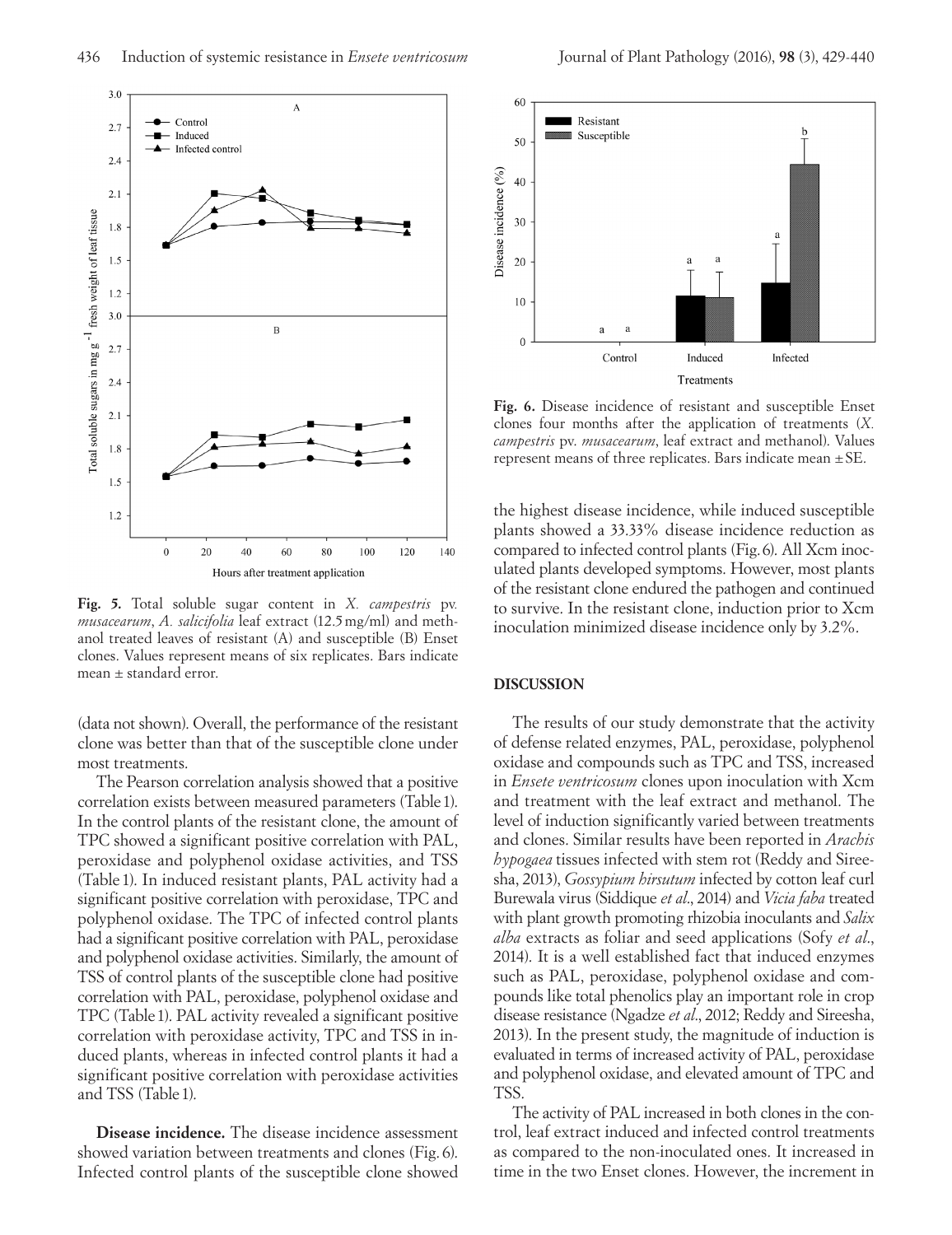|                          | <b>Resistant clone</b> |            |              |              |            |            |            |              |              |              |                         |              |              |              |              |
|--------------------------|------------------------|------------|--------------|--------------|------------|------------|------------|--------------|--------------|--------------|-------------------------|--------------|--------------|--------------|--------------|
| Biochemical<br>responses | Control                |            |              |              |            | Induced    |            |              |              |              | <b>Infected control</b> |              |              |              |              |
|                          | <b>PAL</b>             | <b>POX</b> | <b>PPO</b>   | <b>TPC</b>   | <b>TSS</b> | <b>PAL</b> | <b>POX</b> | <b>PPO</b>   | <b>TPC</b>   | <b>TSS</b>   | <b>PAL</b>              | <b>POX</b>   | <b>PPO</b>   | <b>TPC</b>   | <b>TSS</b>   |
| PAL                      | $\mathbf{1}$           | .713       | .551         | $.845*$      | .752       |            | $.936***$  | $.915*$      | $.954***$    | .485         |                         | .804         | $.835*$      | $.991***$    | .536         |
| <b>POX</b>               | .713                   |            | .580         | $.905*$      | $.927***$  | $.936***$  | 1          | .758         | $.862*$      | .281         | .804                    | $\mathbf{1}$ | .803         | $.830*$      | .534         |
| <b>PPO</b>               | .551                   | .580       | $\mathbf{1}$ | .367         | $.829*$    | $.915*$    | .758       | $\mathbf{1}$ | $.915*$      | .525         | $.835*$                 | .803         | $\mathbf{1}$ | $.849*$      | .340         |
| <b>TPC</b>               | $.845*$                | $.905*$    | .367         | $\mathbf{1}$ | .772       | $.954***$  | $.862*$    | $.915*$      | $\mathbf{1}$ | .673         | $.991***$               | $.830*$      | $.849*$      | $\mathbf{1}$ | .492         |
| <b>TSS</b>               | .752                   | $.927***$  | $.829*$      | .772         | T          | .485       | .281       | .525         | .673         | $\mathbf{1}$ | .536                    | .534         | .340         | .492         | $\mathbf{1}$ |
| Susceptible clone        |                        |            |              |              |            |            |            |              |              |              |                         |              |              |              |              |
| PAL                      | $\mathbf{1}$           | .758       | .242         | .670         | .787       |            | $.939**$   | .629         | $.899*$      | $.962***$    |                         | $.972***$    | .776         | .693         | $.957**$     |
| <b>POX</b>               | .758                   |            | .724         | $.857*$      | .754       | $.939***$  | 1          | .542         | .792         | .811         | $.972***$               |              | $.879*$      | .757         | $.930**$     |
| <b>PPO</b>               | .242                   | .724       |              | .800         | .584       | .629       | .542       |              | .691         | .682         | .776                    | $.879*$      |              | $.866*$      | .648         |
| <b>TPC</b>               | .670                   | $.857*$    | .800         | $\mathbf{1}$ | $.904*$    | .899*      | .792       | .691         | $\mathbf{1}$ | $.911*$      | .693                    | .757         | $.866*$      |              | .594         |
| <b>TSS</b>               | .787                   | .754       | .584         | $.904*$      |            | $.962$ **  | .811       | .682         | $.911*$      |              | $.957***$               | $.930**$     | .648         | .594         | $\mathbf{1}$ |

**Table 1.** The bivariate relationship between biochemical responses of the resistant and susceptible Enset clones treated with methanol, *A. salicifolia* leaf extract and Xcm suspension under field condition.

\*Correlation is significant at 0.05 level; \*\*Correlation is significant at 0.01 level. PAL=Phenylalanine ammonia lyase; POX=Peroxidase; PPO=Polyphenol oxidase; TPC=Total phenolics content; TSS=Total soluble sugars.

the resistant clone was greater and progressive than in the susceptible clone. PAL activity was significantly higher in induced and infected control plants of the resistant clone at all time courses compared to control, indicating a possible means to develop disease resistance. In this respect, the works of Purwar *et al*. (2012) and Punithavalli *et al.* (2013) are congruent to the results of the present study. According to Purwar *et al*. (2012), the activity of PAL in resistant genotypes of wheat increased 2-3 folds higher than susceptible genotypes when infected with Karnal Bunt disease. Similarly, the activity of PAL has been increased significantly in the resistant and wild genotypes of rice infested with *Cnaphalocrocis medinalis* as compared to susceptible ones (Punithavalli *et al*., 2013). Moreover, application of leaf extracts of *Adathoda vasica*, *Cymbopogen citrus* and *Ocimium sanctum* as seed treatment to control sheath blight disease of rice increased the activity of PAL (Govindappa *et al*., 2011; Pal *et al*., 2011). Several researches demonstrate that challenge treatments of plants with biotic and abiotic agents raise the activity of PAL earlier than other metaboilic changes (Kagale *et al*., 2004; Guleria and Kumar, 2006). The increase in PAL activity indicates the activation of phenylpropanoid pathway. PAL is the enzyme in the pathway that catalyzes deamination of *L*-phenylalanine into trans-cinnamic acid (Kagale *et al*., 2004), which serves as a precursor of various secondary metabolites that might result in higher salicylic acid synthesis leading to induction of resistance (Guleria and Kumar, 2006; Nafie and Mazen, 2008).

The activity of peroxidase increased almost equally in the resistant and susceptible clones under untreated conditions. Nonetheless, the activity of the enzyme significantly increased under induced and infected control plants of both clones. Similarly, Arun *et al*. (2010) reported increased peroxidase activity in pearl millet infected with *Sclerospora graminicola.* Cocoa plants induced by acibenzolar- *S*-methyl (ASM) against *Crinipellis perniciosa* and *Verticillium dahlia* showed a significant increase in peroxidase activity (Resende *et al*., 2002). *Azadirachta indica* leaf extract treated sesame plants against *Alternaria sesami* (Guleria and Kumar, 2006) and rice leaves treated with *Datura metel* leaf extract and inoculated with *Rhizoctonia solani* or *Xanthomonas oryzae* pv. oryzae (Kagale *et al*., 2004) showed a remarkable increase in peroxidase activity. According to the research reports mentioned above and others, increased expression of peroxidase is involved in the biochemical reaction necessary for lignification (Punithavalli *et al*., 2013).

On the other hand, the response of polyphenol oxidase activity in the two *E. ventricosum* clones was linear under the various treatments and over time. Besides, the difference across treatments and between clones was insignificant. This result is against the works of Govindappa *et al*. (2011), Ngadze *et al*. (2012) and Jadesha *et al*. (2012) who observed discernible increase of polyphenol oxidase in rice induced with *Adathoda vasica* leaf extract, in potato tubers inoculated with various pathogen suspensions, and in banana peel and pulp dipped in leaf extract, respectively. Although there are no clear and definite ways about the potential anti-pathogen effects of polyphenol oxidase, Li and Steffens (2002) suggested several possibilities, including general toxicity of polyphenol oxidase-generated quinones to pathogens and plant cells accelerating cell death, alkylation and reduced bioavailability of cellular proteins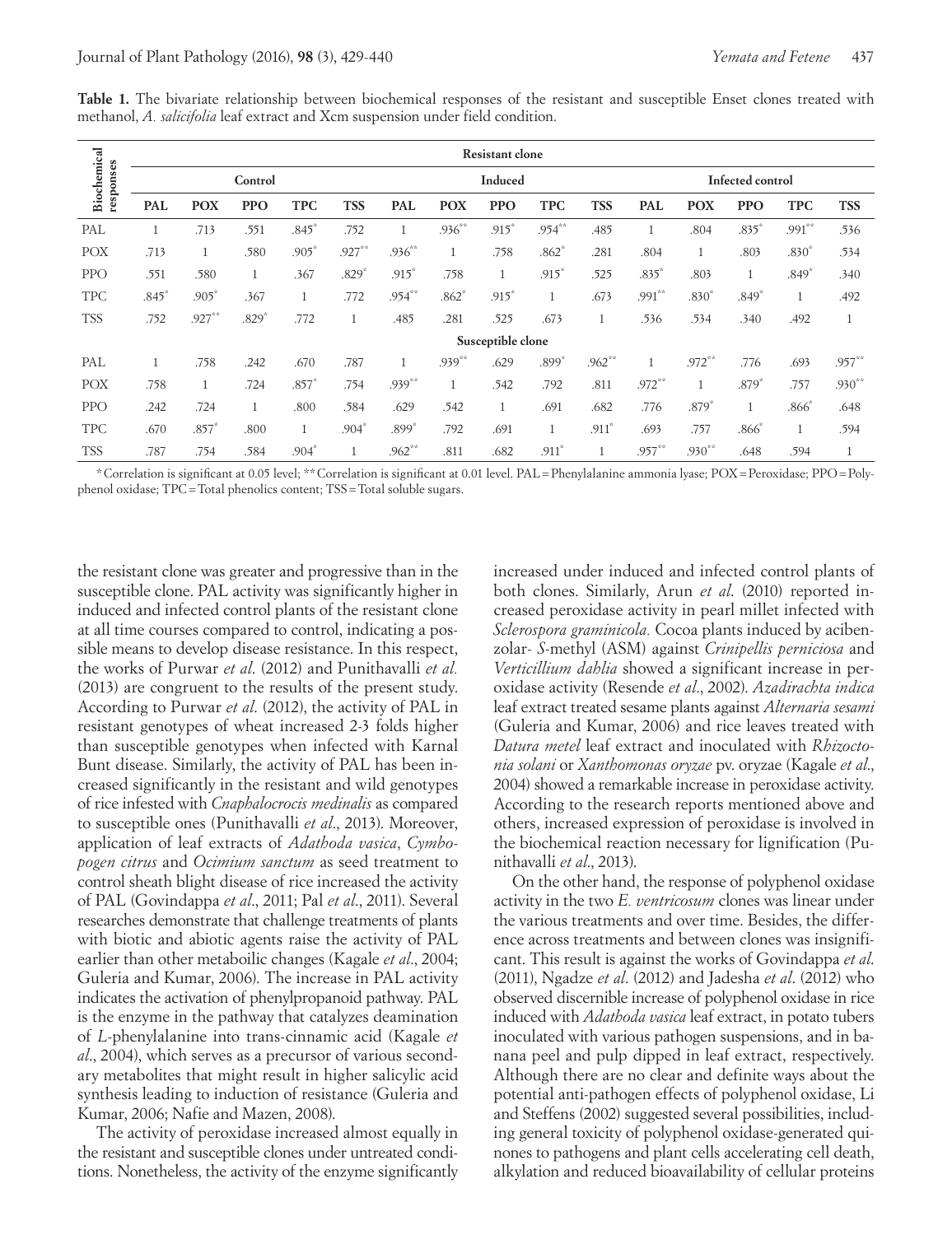to the pathogen and cross-linking of quinones with protein or other phenolics, forming a physical barrier to pathogens in the cell wall.

Associated with augmented activity of PAL and peroxidase, the amount of TPC was significantly increased upon treatment of *E. ventricosum* clones with methanol, leaf extract and Xcm during the different leaf sampling periods. In addition, TPC of the resistant clone was significantly higher than the susceptible one. Likewise, Arun *et al*. (2010), Ngadze *et al*. (2012) and Punithavalli *et al*. (2013) reported similar TPC responses of resistant and susceptible pearl millet, potato and rice cultivars, respectively. In this respect, Guleria and Kumar (2006) reported that sesame plants treated with *Azadirachta indica* leaf extract produce significantly high content of phenolic compounds. Abd El-Rahman *et al*. (2012) also reported greater accumulation of phenolic compounds in infected and induced-infected *Lupinus albus* seedlings compared to healthy plants. Moreover, Kagale *et al*. (2004) reported increase in level of phenols in rice leaves treated with *Datura metel* leaf extract and inoculated with *Rhizoctonia solani* or *Xanthomonas oryzae* pv*. oryzae*. These evidences might help us to infer that TPC has a key role in disease resistance development. Thus, accumulation of phenolic compounds after challenge inoculation has been correlated with the restriction of pathogen development, since such compounds are toxic to pathogens (Punithavalli *et al*., 2013; Ojha and Chatterjee, 2012). Also, phenolic compounds may impede pathogen infection by increasing the mechanical strength of the host cell wall (Ojha and Chatterjee, 2012). These results agree with the general speculation that when plant cells are under infection, there is a switch from the normal primary metabolism to a multitude of the secondary defense pathway, and activation of novel defense enzymes and genes (Tan *et al*., 2004).

Total soluble sugar responses of *E. ventricosum* clones exhibited variations between treatments. In both clones, significantly higher amounts of total soluble sugars were produced by leaves of induced plants compared to other treatments. This corroborates with the results of Khallal (2007) and Hao *et al*. (2013) on glucohexose treated tomato and arbuscular mycorrhizal fungi and/or jasmonic acid and salicylic acid treated cucumber plants, respectively. Both researchers reported increased production of TSS in plants treated with elicitors than plants infected with the respective pathogens. On the contrary, greater rates of TSS decrease were noticed in cucumber and barley infected leaves than in healthy ones (Abood and Losel, 2003; Singh *et al*., 2009). In this study, infected control plants of the resistant clone generated relatively higher amount of TSS than susceptible plants. Similarly, Misra *et al*. (2008) disclosed comparable results between resistant and susceptible taro genotypes. This shows that total soluble sugar responses of plants seem to be dependent on genotypes. The accumulation of total soluble sugars in bioagent or chemical induced and infected plants signifies

the relationship between sugar regulation and activation of systemic resistance (Khallal, 2007). It is evident from several research reports that soluble sugars are involved in the responses of plants to abiotic and biotic stresses, and act as nutrient and metabolite signaling molecules (Couee *et al*., 2006).

There was a significant difference in disease incidence between the clones in infected controls. Disease incidence was significantly higher in the susceptible infected control plants as compared to other treatments. However, in plants pre-treated with leaf extract and consequently inoculated by Xcm after 30 days, there were 33.3% and 3.2% disease incidence reduction in the susceptible and resistant clones, respectively. This shows that inducing the natural resistance increases the ability of susceptible plants to withstand pathogens in a non-genetic way (Ma and Cui, 2002). The result of the present study is in agreement with Resende *et al*. (2002) who reported 5-84% reduction in disease incidence of witches' broom on cocoa seedlings sprayed with acibenzolar- *S*-methyl (ASM) 30 days before inoculation. Moreover, chemical inducing agents can cause disease incidence reduction ranging between 20–80% (Walters and Fountaine, 2009). Arbuscular mycorrhizal fungi plus jasmonic acid treatments can reduce disease incidence by 92% (Khallal, 2007). The resistant clone showed the lowest disease incidence both in the induced and infected control plants. This might be related to the biochemical responses of the clone after treatment. The biochemical responses of the susceptible clone revealed induction of resistance against Xcm which was not as significant as the resistant clone. This is reflected in the reduction of disease incidence in induced and infected control plants of the clone. Therefore, the present study demonstrates that the biochemical changes occurring after application of the leaf extract and the pathogen can act as markers for systemic acquired resistance, triggering the crops' natural immunity. Exploiting systemic acquired resistance is a feasible disease controlling alternative strategy that diminishes the use of toxic chemicals.

#### **ACKNOWLEDGEMENTS**

The authors appreciate Addis Ababa University, Office of Vice President for Research and Technology Transfer for its financial support to conduct this research. Moreover, others who have contributed to the success of the study are duly acknowledged.

## **REFERENCES**

Abd El-Rahman S.S., Mazen M.M., Mohamed H.I., Mahmoud N.M., 2012. Induction of defence related enzymes and phenolic compounds in lupin (*Lupinus albus* L.) and their effects on host resistance against *Fusarium* wilt. *European Journal*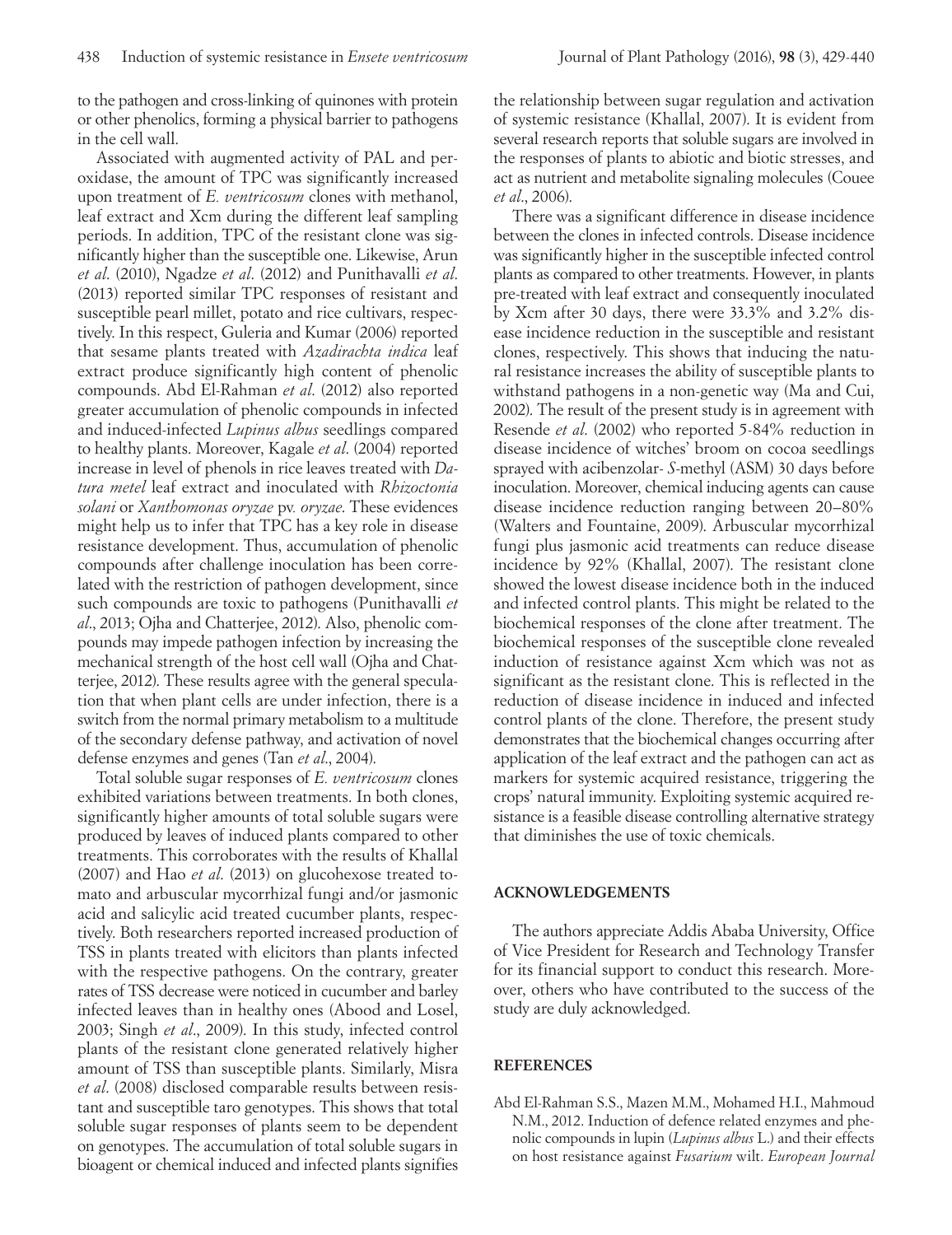*of Plant Pathology* **134**: 105-116.

- Abood J.K., Losel D.M., 2003. Changes in carbohydrate composition of cucumber leaves during the development of powdery mildew infection. *Plant Pathology* **52**: 256-265.
- Addis T., Turyagyenda L.F., Alemu T., Karamura E., Blomme G., 2010. Garden Tool Transmission of *Xanthomonas campestris* pv. *musacearum* on Banana (*Musa* spp.) and *Enset* in Ethiopia. *Acta Horticulturae* **879**: 367-372.
- Ahmad S., Gordon-Weeks R., Pickett J., Ton J., 2010. Natural variation in priming of basal resistance: from evolutionary origin to agricultural exploitation. *Molecular Plant Pathology*  **11**: 817-827.
- Andarge E., Shonga A., Agize M., Tora A., 2015. Utilization and conservation of medicinal plants and their associated indigenous knowledge (IK) in Dawuro Zone: an ethnobotanical approach. *International Journal of Medicinal Plant Research* **4**: 330-337.
- Anjum T., Fatima S., Amjad S., 2012. Physiological changes in wheat during development of smut. *Tropical Plant Pathology* **37**: 102-107.
- Arun K., Mali P.C., Manga V.K., 2010. Changes of some phenolic compounds and enzyme activities on infected pearl millet caused by *Sclerospora graminicola. International Journal of Plant Physiology and Biochemistry* **2**: 6-10.
- Ashagari D., 1985. Studies on the bacterial wilt of Enset (*Ensete ventricosum*) and prospects for its control. *Ethiopian Journal of Agricultural Sciences* **7**: 1-14.
- Chow P.S., Landhausser S.M., 2004. A method for routine measurements of total sugar and starch content in woody plant tissues. *Tree Physiology* **24**: 1129-1136.
- Couee I., Sulmon C., Gouesbet G., El Amrani A., 2006. Involvement of soluble sugars in reactive oxygen species balance and responses to oxidative stress in plants. *Journal of Experimental Botany* **57**: 449-459.
- Dickerson D.P., Pascholati S. F., Hagerman A.E., Butler L.G., Nicholson R.L. (1984). Phenylalanine ammonia-lyase and hydroxycinnamate:CoA ligase in maize mesocotyls inoculated with *Helminthosporium maydis* or *Helminthosporium carbonum. Physiological Plant Pathology* **25**: 111-123.
- Eisa M., Chand R., Kjoshi A., 2013. Biochemical and histochemical parameters associated with slow blighting of spot blotch (*Bipolaris sorokiniana* (Sacc.) Shoem.) in wheat (*Triticum* spp.) *Zemdirbyste-Agriculture* **100**: 191-198.
- Esterbauer H., Schwartz E., Hayan M., 1977. A rapid assay for catechol oxidase and laccase using 2-nitro-5-thiobenzoicacid. *Analytical Biological Chem*istry **7**: 489-494.
- Fabricant D.S., Farnsworth N.R., 2001. The value of plants used in traditional medicine for drug discovery. *Environmental Health Perspectives* **109**: 69-75.
- Govindappa M., Umesha S., Lokesh S., 2011. *Adathoda vasica*  leaf extract induces resistance in rice against bacterial leaf blight disease (*Xanthomonas oryzae* pv. *oryzae*). *International Journal of Plant Physiology and Biochemistry* **3**: 6-14.
- Guleria S., Kumar A., 2006. *Azadirachta indica* leaf extract induces resistance in sesame against *Alternaria* leaf spot disease. *Journal of Cell and Molecular Biology* **5**: 81-86.
- Haggag K.H.E., El-Gamal N.G., 2012. *In vitro* study on *Fusarium solani* and *Rhizoctonia solani* isolates causing the

damping off and root rot diseases in tomatoes. *Nature and Science* **10**: 16-25.

- Handoro F., Wolde-Michael G., 2007. Evaluation of Enset clone meziya against Enset bacterial wilt. *African Crop Science Conference Proceedings* **8**: 887-890.
- Hao Y., Wu C., Zhao D., Thung L., Yu Y., Fan H., 2013. Proteomic analysis of glucohexaose induced resistance to downy mildew in *Cucumis sativus. Australian Journal Crop Science* **7**: 1242-1251.
- Hedberg I., Hedberg O., 2003. Ericaceae. In: Hedberg I., Edwards S., Silesh Nemomissa S. (eds). Flora of Ethiopia and Eritrea, Vol. 4 (1), pp. 46-48. The National Herbarium, Addis Ababa, Ethiopia.
- Jadesha G., Haller H., Mondhe M.K., Hubballi M., Prabakar K., Prakasam V., 2012. Role of plant extracts in inducing the systemic acquired resistance in harvested banana against anthracnose disease. *Annals of Biological Research* **3**: 5413-5419.
- Kagale S., Marimuthu T., Thayumanavan B., Nandakumar R., Samiyappan R., 2004. Antibacterial activity and induction of systemic resistance in rice by leaf extract of *Datura metel* against *Rhizoctonia solani* and *Xanthomonas oryzae* pv*. oryzae*. *Physiological and Molecular Plant Pathology* **65**: 91-100.
- Khallal S.M., 2007. Induction and modulation of resistance in tomato plants against *Fusarium* wilt disease by bioagent fungi (Arbuscular Mycorrhiza) and/or hormonal elicitors (Jasmonic Acid and Salicylic Acid): changes in growth, some metabolic activities and endogenous hormones related to defence mechanism. *Australian Journal of Basic and Applied Science* **1**: 691-705.
- Li L., Steffens J.C., 2002. Overexpression of polyphenol oxidase in transgenic tomato plants results in enhanced bacterial disease resistance. *Planta* **215**: 239-247.
- Ma Q., Cui H., 2002. Application of induced resistance in cucumber disease control. *Cucurbit Genetics Cooperative Report* **25**: 11-13.
- Mandal S., 2010. Induction of phenolics, lignin and key defense enzymes in eggplant (*Solanum melongena* L.) roots in response to elicitors. *African Journal of Biotechnology* 9: 8038- 8047.
- Misra R.S., Sharma K., Mishra A.K., Sriram S., 2008. Biochemical alterations induced in Taro in response to *Phytophthora colocasiae* infection. *Advances in Natural and Applied Sciences* **2**: 112-121.
- Nafie E., Mazen M.M., 2008. Chemical induced resistance against brown stem rot in soybean: The effect of benzothiadiazole. *Journal of Applied Science Research* **4**: 2046-2064.
- Ngadze E., Icishahayo D., Coutinho T.A., Van Der Waals J.E., 2012. Role of polyphenol oxidase, peroxidase, phenylalanine ammonia lyase, chlorogenic acid, and total soluble phenols in resistance of potatoes to soft rot. *Plant Disease* **96**: 186-192.
- Nielsen S.S., 2010. Food analysis laboratory manual. 2nd. Ed*.*  Purdue University, West Lafayette, USA.
- Ojha S., Chatterjee N.C., 2012. Induction of resistance in tomato plants against *Fusarium oxysporum* f. sp. *lycopersici*  mediated through salicylic acid and *Trichoderma harzianum*. *Journal of Plant Protection Research* **52**: 220-225.
- Pal T.K., Bhattacharyaa S., Chakraborty K., 2011. Induction of systemic resistance in rice by leaf extract of *Cymbopogan*